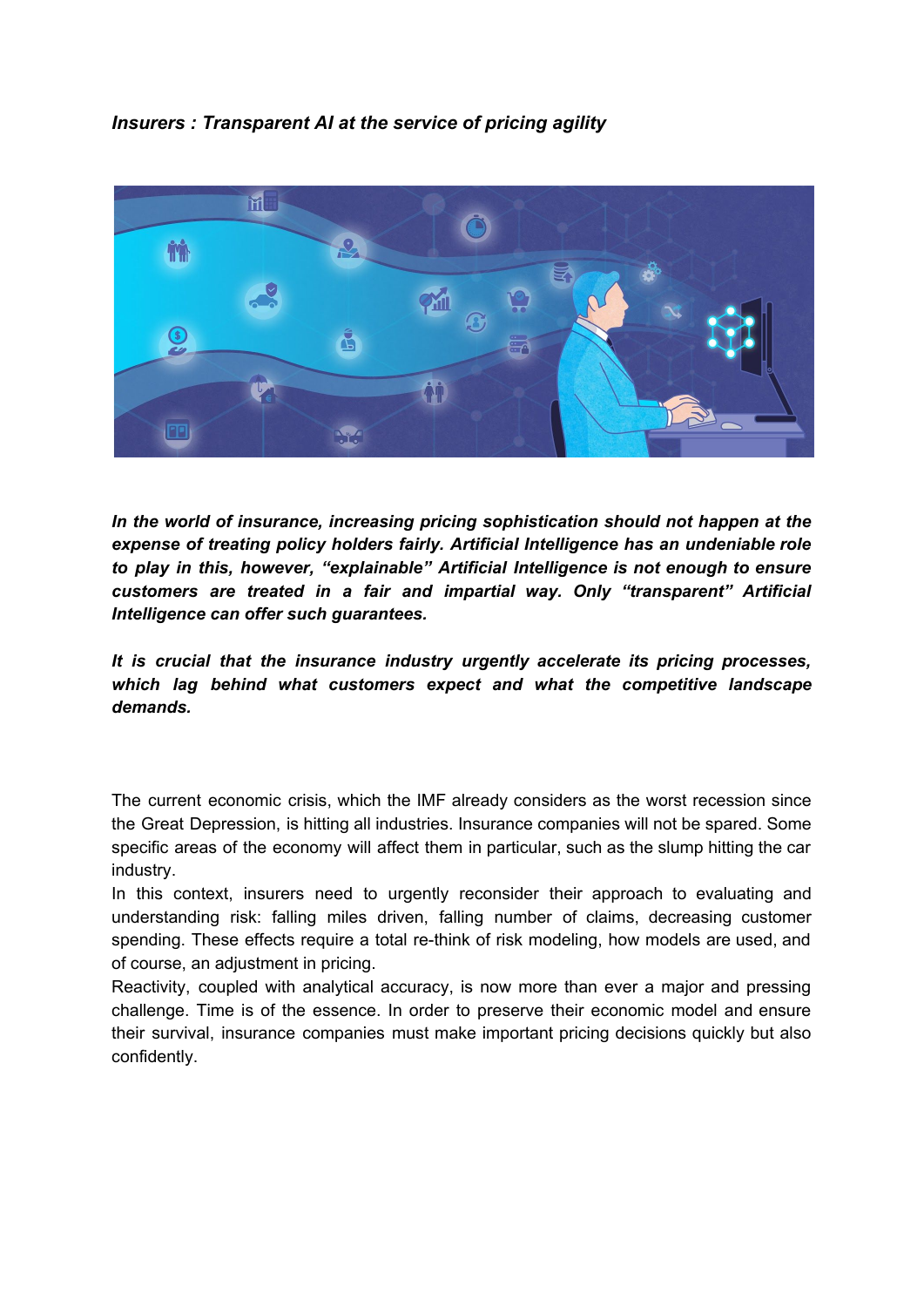Artificial Intelligence brings obvious benefits for this specific use case: speed, computing power, accuracy, and the ability to handle huge volumes of data.

The current context means AI is not an opportunity but a necessity for insurers, who need to accelerate their precision and reactivity.

In an industry as highly regulated as insurance, this poses a real technical challenge. The general public, as well as institutions, demand that the use of AI be perfectly controlled in order to guarantee a fair treatment of consumers who are subject to choices made by algorithms. In a speech last February about the EU's "Digital Future", Ursula von der Leyen, the president of the European Commission, called for a "responsible human-centric approach" to Artificial Intelligence.

This is especially imperative in the insurance industry, where the transparency of pricing models is an inescapable regulatory requirement. An AI that is controlled allows insurers to segment their customer base, which is a structural principle in insurance policy pricing, but also guarantees that this segmentation is explainable, understandable and compliant with regulatory requirements and risk management constraints linked to solvency.



Can we then settle for an AI that is explainable?

The subtlety that is hidden here comes from the difference between *explainability* and *transparency*.

An *explainable* artificial intelligence can indeed be explained, but only in hindsight.

You could compare this to an inverted train of thought, where you start from the end and arrive at the beginning, to retrace the path that was chosen by the algorithm. *Explainable* Artificial Intelligence allows us to understand and justify the decision that was made by the algorithm, only once it is made and once the result is determined.

It does not provide a transparent understanding of the train of thought which leads to the decision that is made and leaves many questions unanswered: What choice will the algorithm make in a different situation? For what reasons? Using what variables? In exactly which way?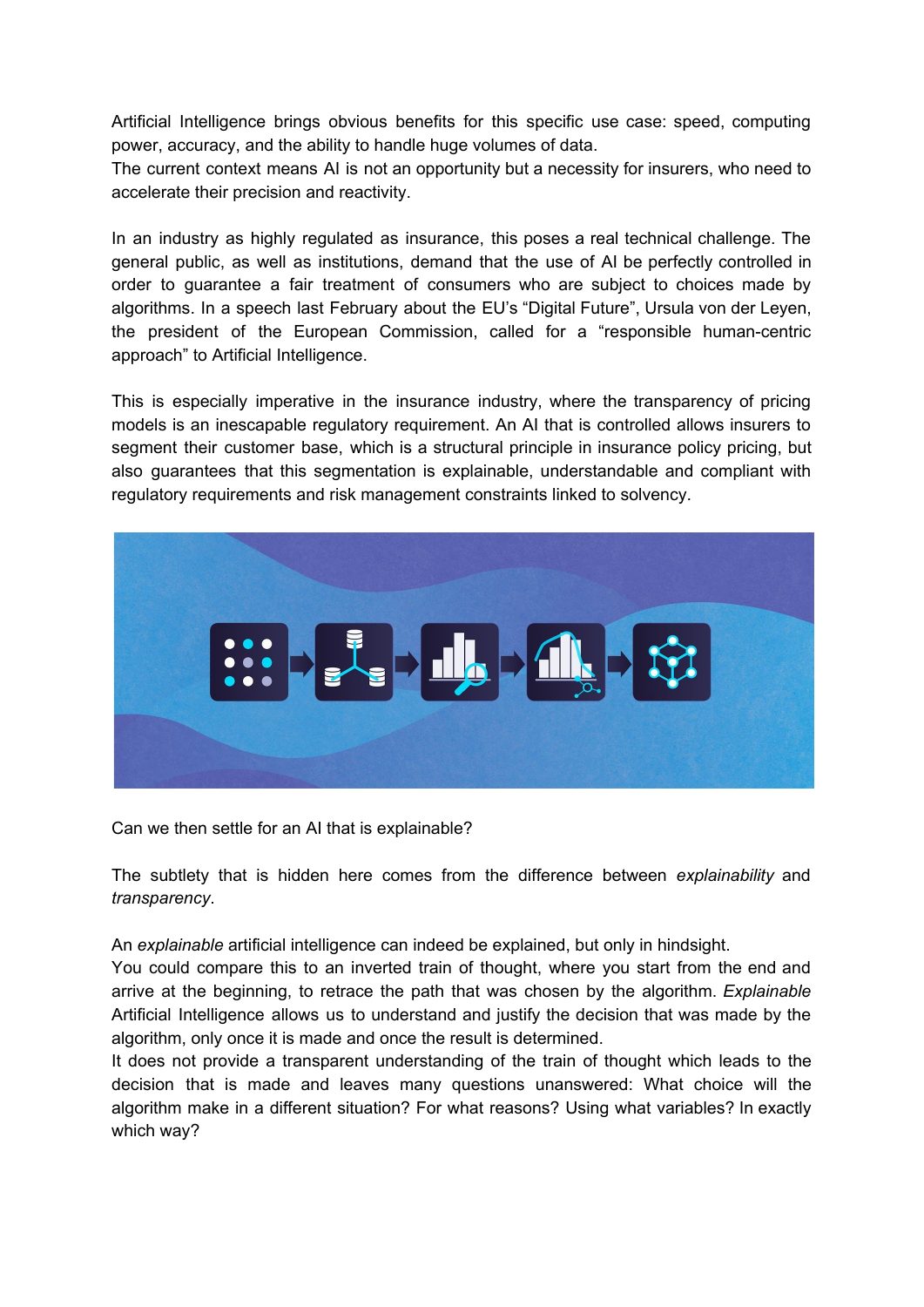Most Artificial Intelligence systems are highly complex: they cannot be broken down and analyzed piece by piece. In order to run, they form a whole that cannot be grasped in its entirety by a human being. This inability to break down the way artificial intelligence models work prevents human beings from being able to answer important questions on how these models operate.

The inability to analyze such decision models exhaustively prevents their use in a way that is guaranteed to be fair. Correlations between variables that are computed by algorithms are almost uncontrollable. This risk was particularly well illustrated by the gender-bias controversy brought by Apple's credit card last November. Even though gender did not even appear on the credit card applicant forms, the Machine Learning algorithm reconstructed this information by associating variables such as the type of spending, or the retailers that users shopped at, and applied a higher risk factor to a large share of women on these grounds. In such an example, the person who created the model did not create gender biases in the model and was probably not aware of the model's behavior before it actually impacted clients. As a result, for a couple that jointly disclosed their revenues, the woman had a spending limit that was lower than that of her husband.

An alternative approach is to simplify a Machine Learning model to a model structure that is understandable and interpretable by a human being. Let's take the example of a classic Machine Learning model, Gradient Boosting, one of the most widespread Machine Learning technologies. When an algorithm creates a Gradient Boosting model, the model that is created is structurally a "black box". A classic approach is to simplify this Gradient Boosting model to an association of linear or additive models (GLM - Generalized Linear Model / GAM - Generalized Additive Model), commonly used by actuaries in insurance because they are naturally transparent.

This approach allows users to understand the simplified GLM / GAM model output. However, this approach has two main shortfalls: the differences between the "black box" model and the simplified and understandable model are unknown to the model user; and if they wish to make use of the simplified GLM / GAM model, it will significantly under-perform relative to the "black box" model, which negates the expected benefits of Machine Learning.